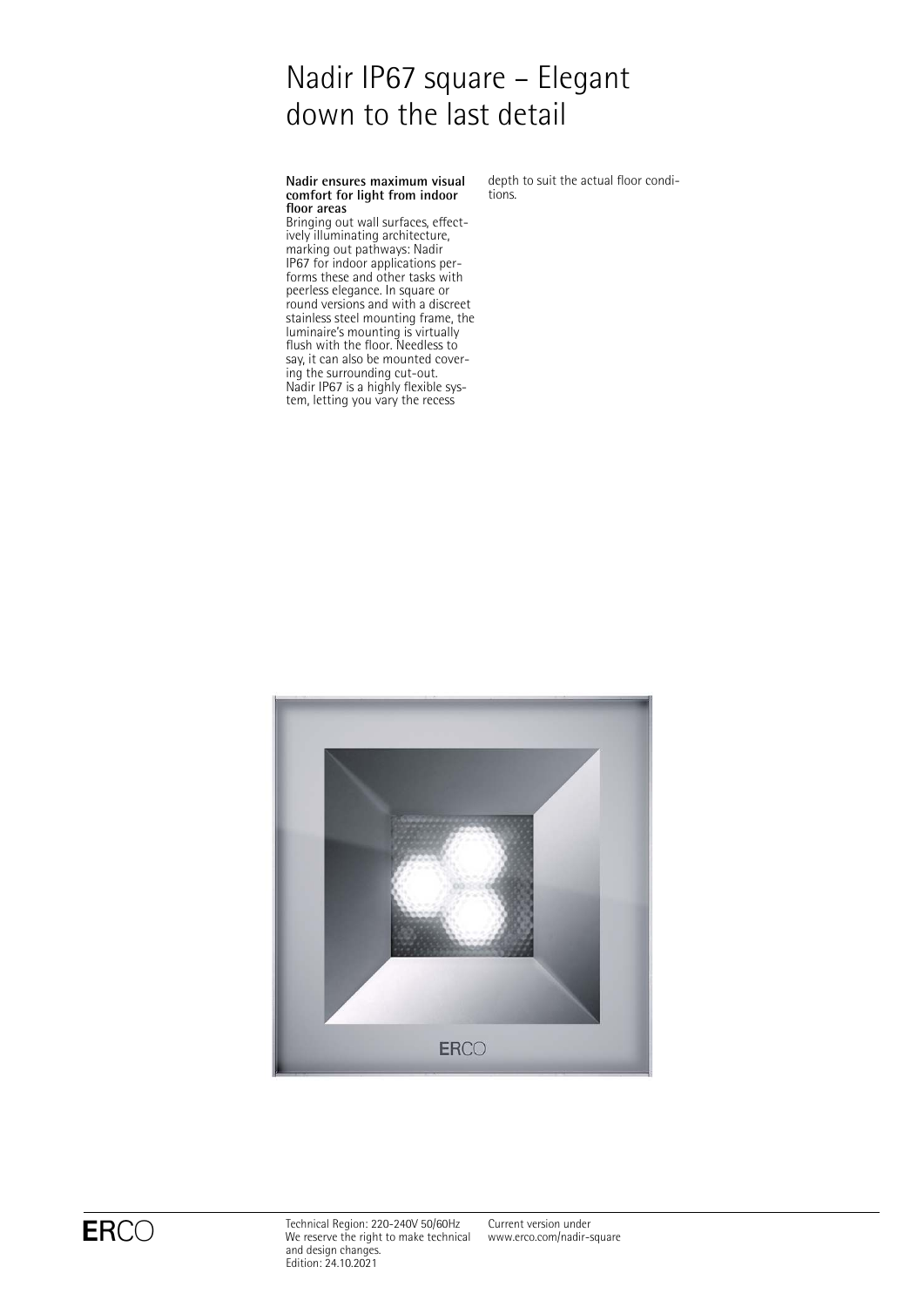

**Structure and characteristics** The features described here are typical of products in this range. Special ver-sions may offer additional or varying features. A comprehensive description of the features of individual products can be found on our website.

- **1 ERCO Spherolit lens** Light distributions: spot or oval flood
- **2 ERCO LED-module**<br>- High-nower LED: wa – High-power LED: warm white (2700K or 3000K) or neutral white (3500K or 4000K)
- Collimating lens made of optical polymer – 0°-25° tilt
- Directional spotlight rotatable through 90°
- **3 Perforated shield** Aluminium, silver, highly specular
- anodised
- **4 Safety glass** 6mm, clear or with diffuser Load 5kN
- 

- **5 Housing** For mounting in accessories
- Corrosion-resistant cast aluminium, No-Rinse surface treatment<br>- Black, double powder-coated<br>- Cable 2x1,5mm<sup>2</sup>
- 
- Mounting accessories to be ordered
- separately To avoid submersion in standing water provide local drainage
- 
- **6 Control gear** Switchable

### **Protection mode IP67**

Dustproof and protected against the consequences of partial immersion



Design and application: [www.erco.com/nadir-square](http://www.erco.com/nadir-square)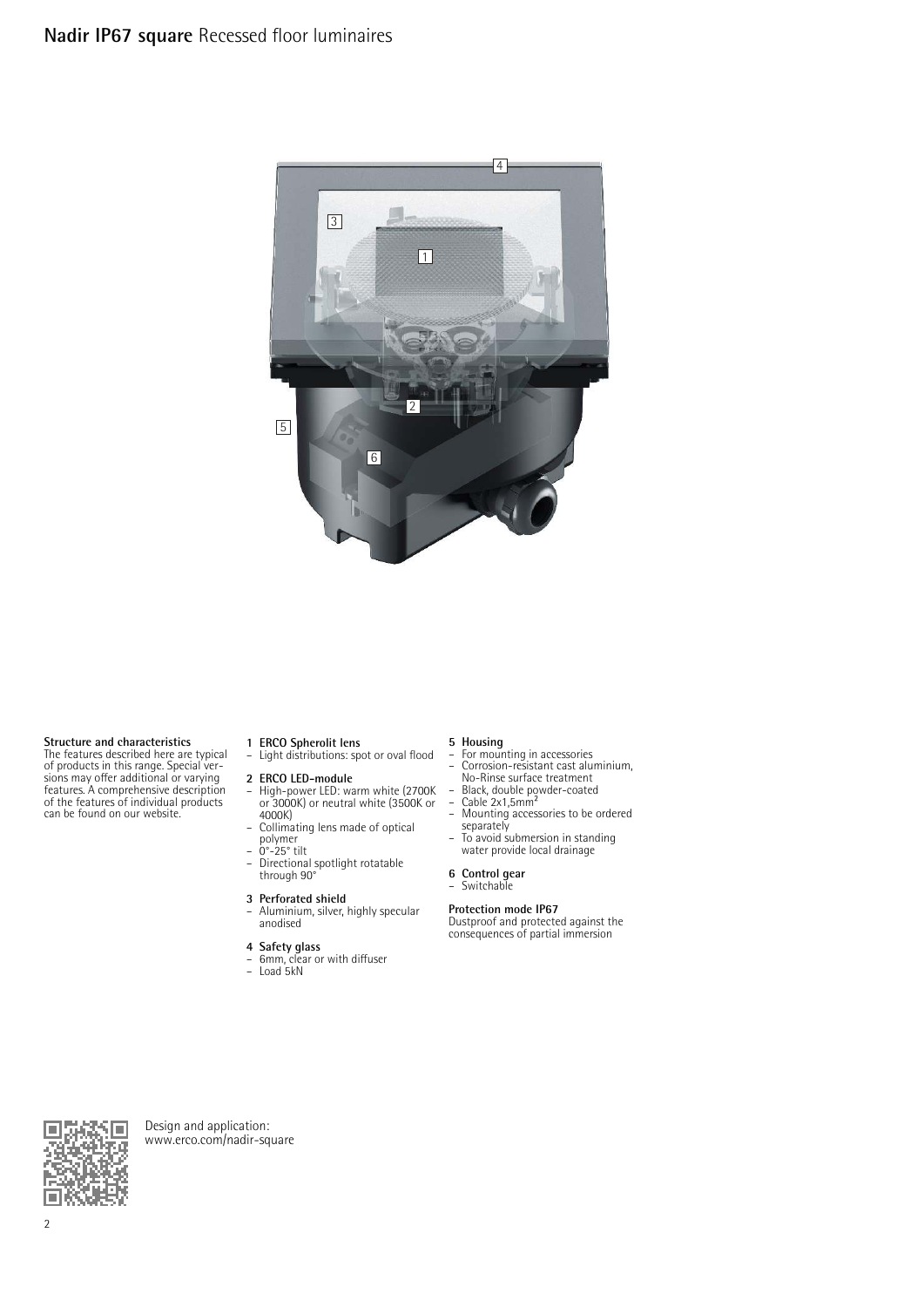## **Nadir IP67 square** Recessed floor luminaires



**Grazing light** Grazing light wallwashers need to be positioned close to the wall for ideal effects.



**Available in round or square** The ERCO system design includes round and square versions to provide luminaires suited to the architecture and surroundings.



**Shallow recess depth** For compact mounting situations, ERCO has developed luminaires with a shallow recess depth to provide excellent light quality in areas with limited installation space.



**Protection mode IP67** Luminaires with protection mode IP67 are dusttight and protected against the results of temporary immersion.

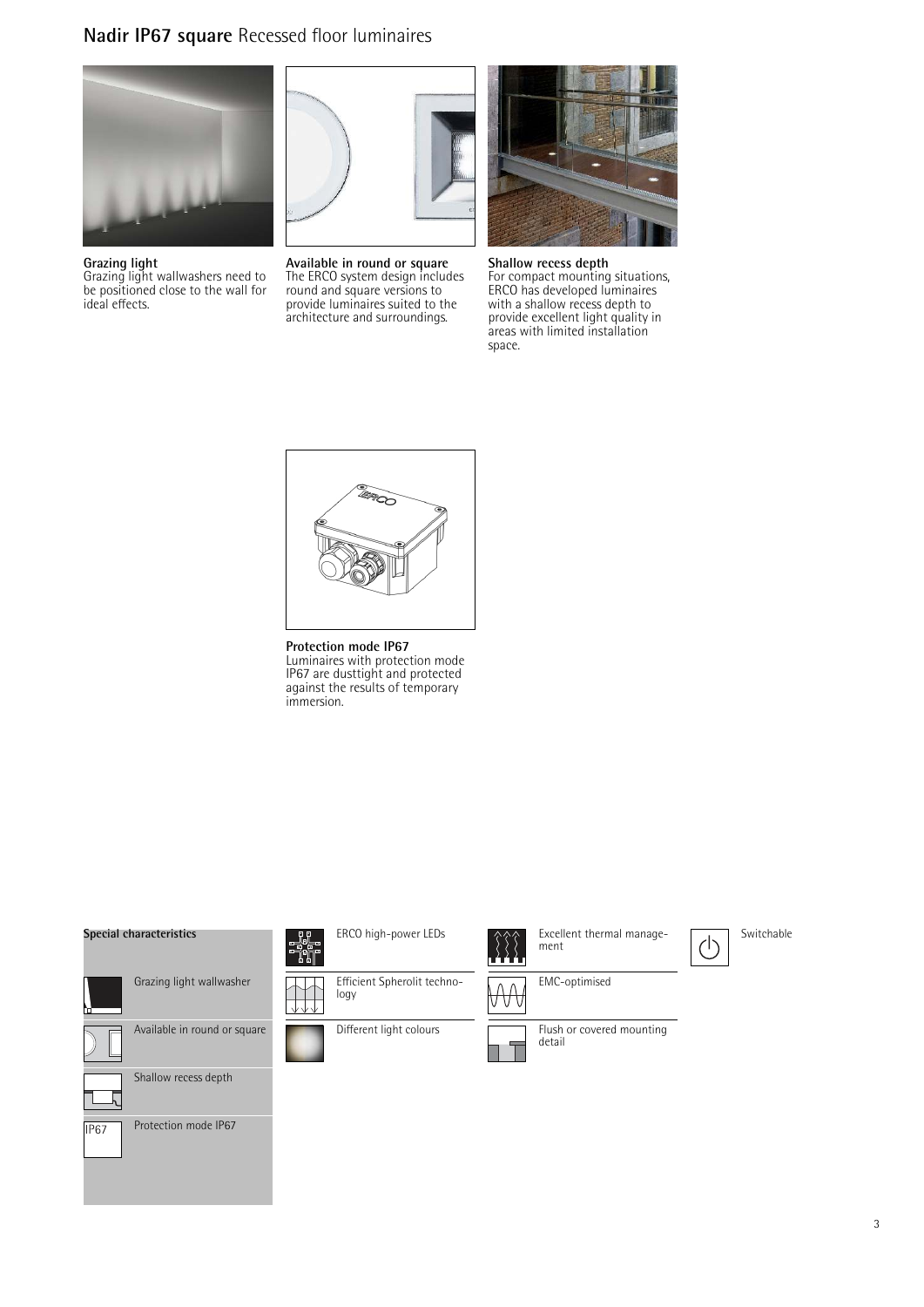## **Nadir IP67 square** Recessed floor luminaires – Luminaire arrangement





Duvetica flagship store, Milan. Archi-tecture: Tadao Ando Architects & Associates, Osaka. Photography: Thomas Mayer, Neuss.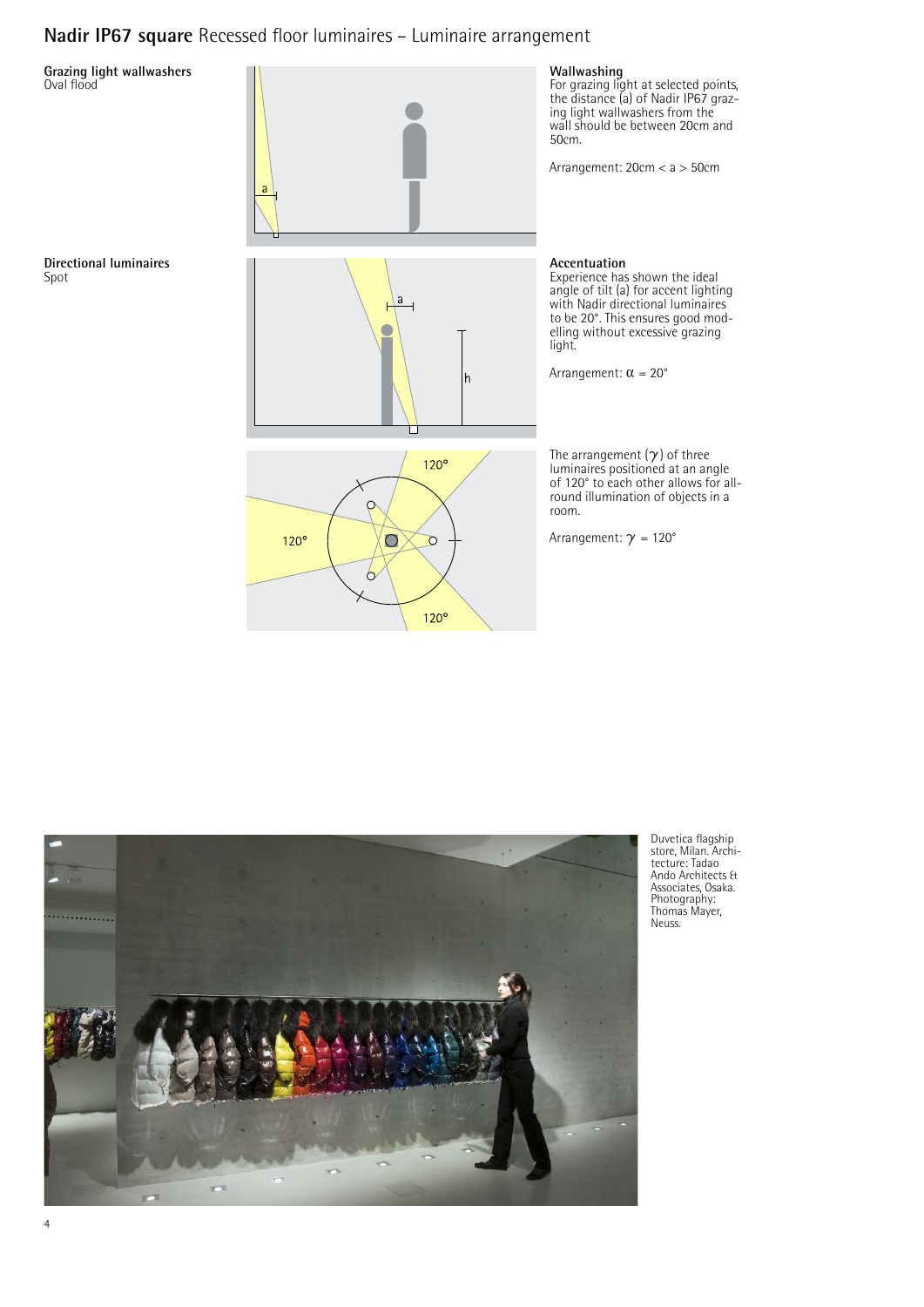Schloßgut Weissenhaus Hotel,<br>Weissenhaus /<br>Germany. Markus-<br>Diedenhofen<br>Innenarchitek-<br>Urr, Reutlingen /<br>Germany. mood-<br>works, Lensahn /<br>Germany. Photo-<br>Blackle, Hamburg /<br>Germany.<br>Germany.





Private resid-ence, Espergærde. Architect: Dall Lindhardtsen, Helsingør. Elec-trical engineering: OGC Building Consultants.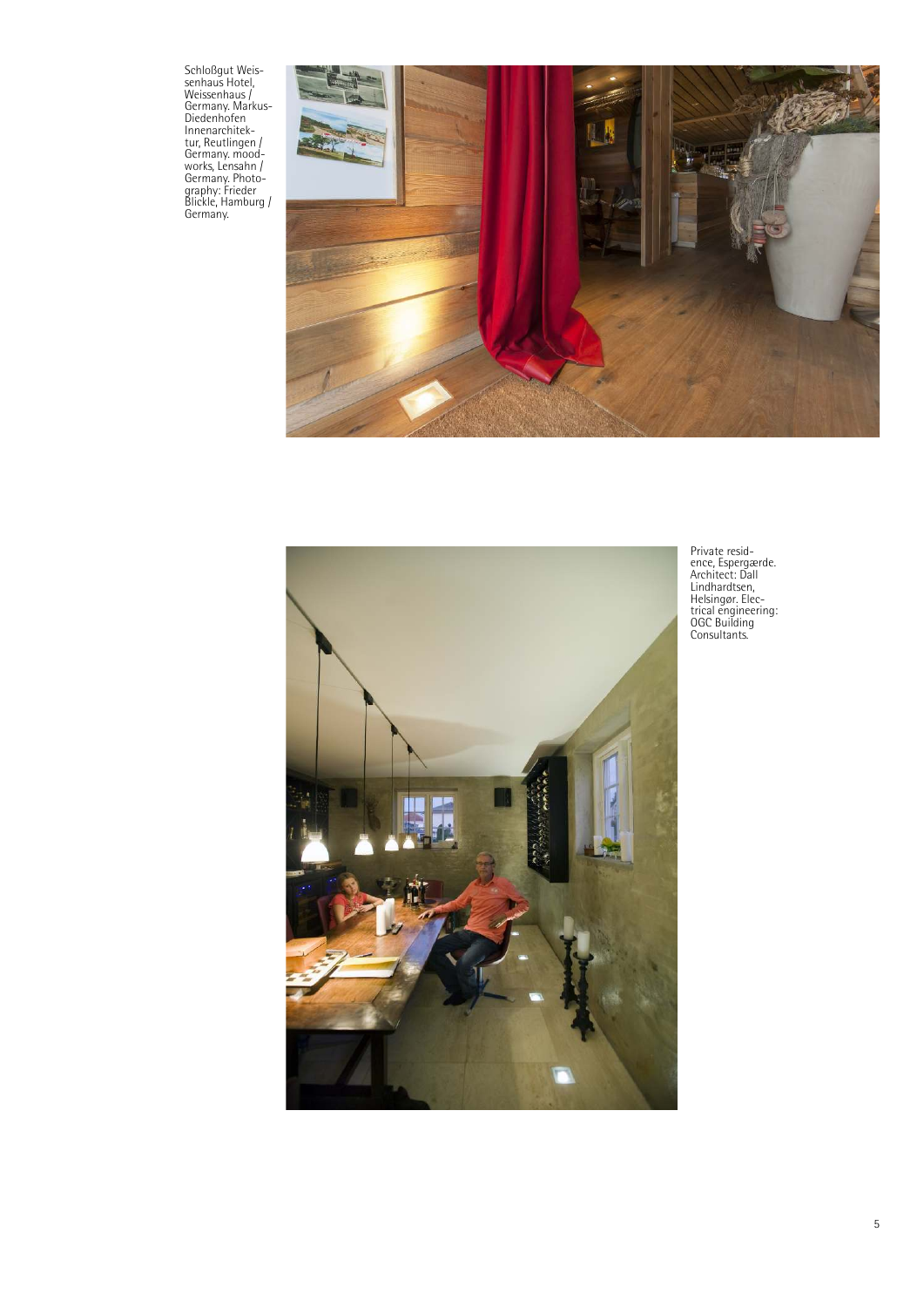## **Nadir IP67 square** Recessed floor luminaires

| <b>Construction size</b>                       | $\xrightarrow{\Box}$<br>57<br>v |              | <b>115mm</b>           |              |
|------------------------------------------------|---------------------------------|--------------|------------------------|--------------|
| LED module<br>Maximum value<br>at 4000K CRI 82 |                                 | 3W/450lm     |                        |              |
| Light colour                                   |                                 | 2700K CRI 92 |                        | 3500K CRI 92 |
|                                                |                                 | 3000K CRI 92 |                        | 4000K CRI 82 |
|                                                |                                 | 3000K CRI 97 |                        | 4000K CRI 92 |
|                                                |                                 |              |                        |              |
| Light<br>distribution                          | Grazing light wallwashers       |              | Directional luminaires |              |
|                                                | Oval flood                      |              | Spot                   |              |
|                                                |                                 |              |                        |              |
| Control                                        |                                 | Switchable   |                        |              |

**Accessories**

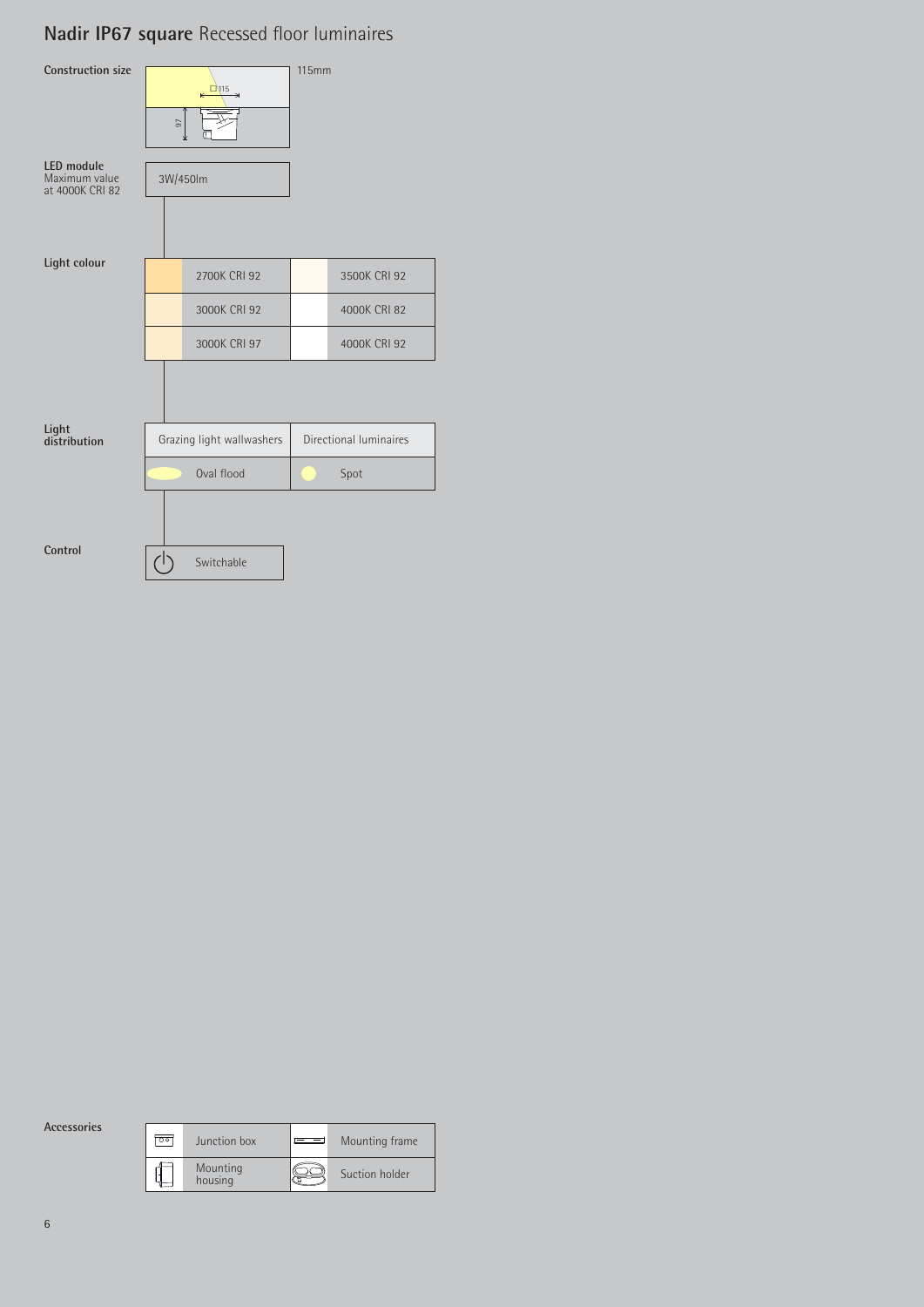

Schloßgut Weis-senhaus Hotel, Weissenhaus. Markus- Dieden-hofen Innenar-chitektur, Reutlin-gen. moodworks, Lensahn. Pho-tography: Frieder Blickle, Hamburg.

\* available on request Article numbers and planning data: www.erco.com/018333

Design and application: www.erco.com/nadir-square